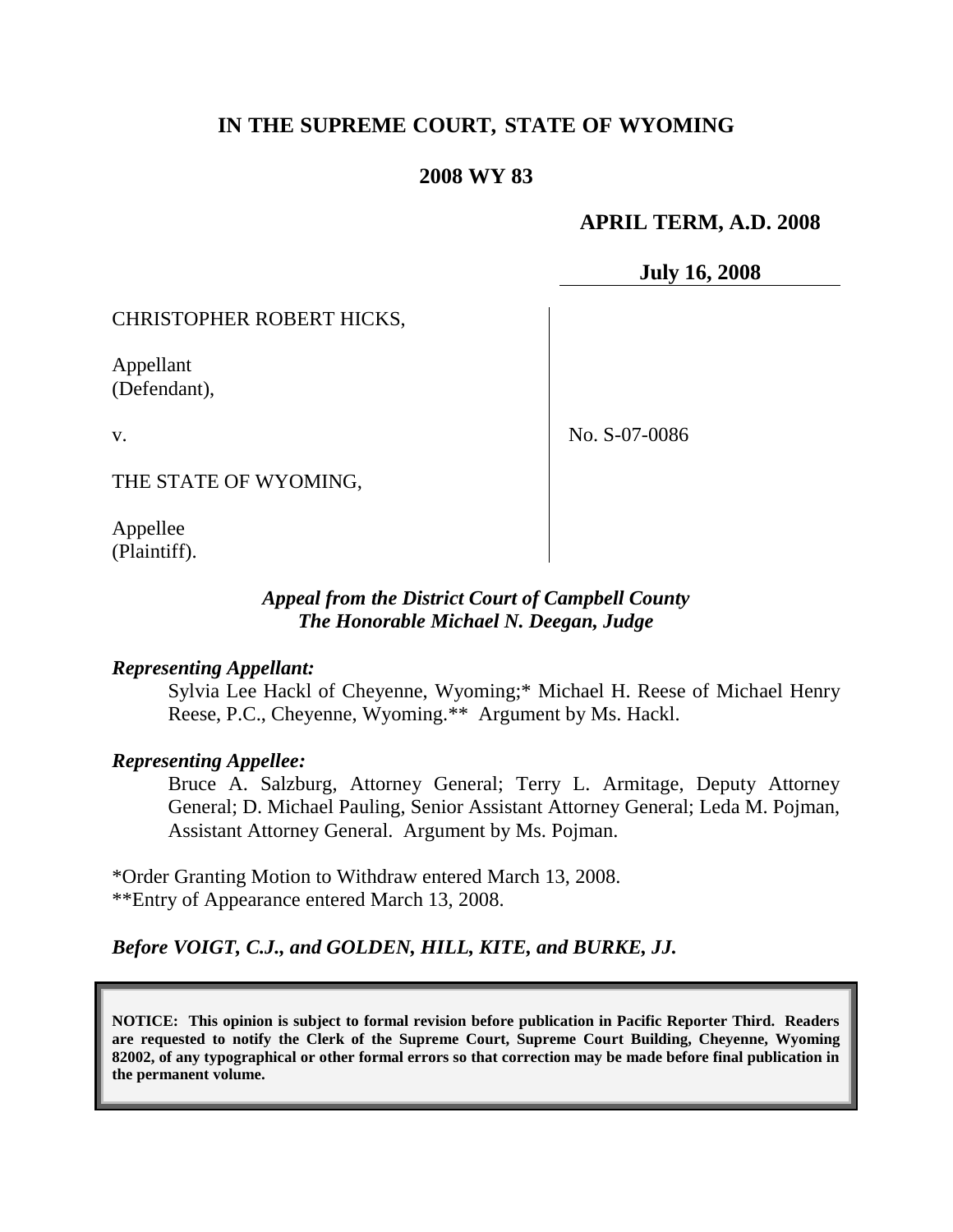#### **BURKE, Justice.**

[¶1] Christopher Hicks was tried on charges relating to two homicides that occurred in Gillette, Wyoming, in the fall of 2005. He was convicted on one count of first degree murder, and on two counts of conspiracy to commit murder. He was acquitted on another count of first degree murder. He was sentenced to three consecutive terms of life imprisonment without the possibility of parole. On appeal, Mr. Hicks contends that the district court erred in denying his motion to suppress evidence of statements he made to law enforcement officials after his arrest, and that the district court erred in denying his motion for a new trial on the grounds that the prosecution improperly withheld exculpatory evidence. After careful consideration, we affirm the district court's rulings.

## *ISSUES*

[¶2] Mr. Hicks presents the following two issues:

- I. Whether the district court erred in denying Appellant"s motions to suppress his post-arrest statements made to law enforcement.
- II. Whether Appellant is entitled to a new trial because the State suppressed exculpatory evidence in violation of his right to due process.

## *FACTS*

[¶3] During the summer and fall of 2005, several men shared a trailer home in Gillette. One of them, Kent Proffit, Sr., was approximately forty years of age. Also living there were his son, Kent Proffit, Jr., Christopher Hicks, Jacob Martinez, and Jeremy Forquer, all of whom were eighteen or nineteen years old. One frequent visitor to the home was fifteen year old Michael Seiser.<sup>1</sup> The facts related here are based largely on the trial testimony of Mr. Martinez and Mr. Seiser.

[¶4] Near the end of September, Mr. Hicks told Mr. Martinez about a plan to bring a large amount of marijuana to Gillette, and asked Mr. Martinez to help sell it. When that

 $<sup>1</sup>$  Because Mr. Seiser was a minor, we would generally refer to him only by his initials. However, by the</sup> time of Mr. Hicks"s trial, Mr. Seiser had been charged, as an adult, in connection with his involvement in the two homicides. He had agreed to plead guilty to second degree murder, conspiracy to commit second degree murder, and accessory after the fact. Given these circumstances, we will refer to Mr. Seiser by his name.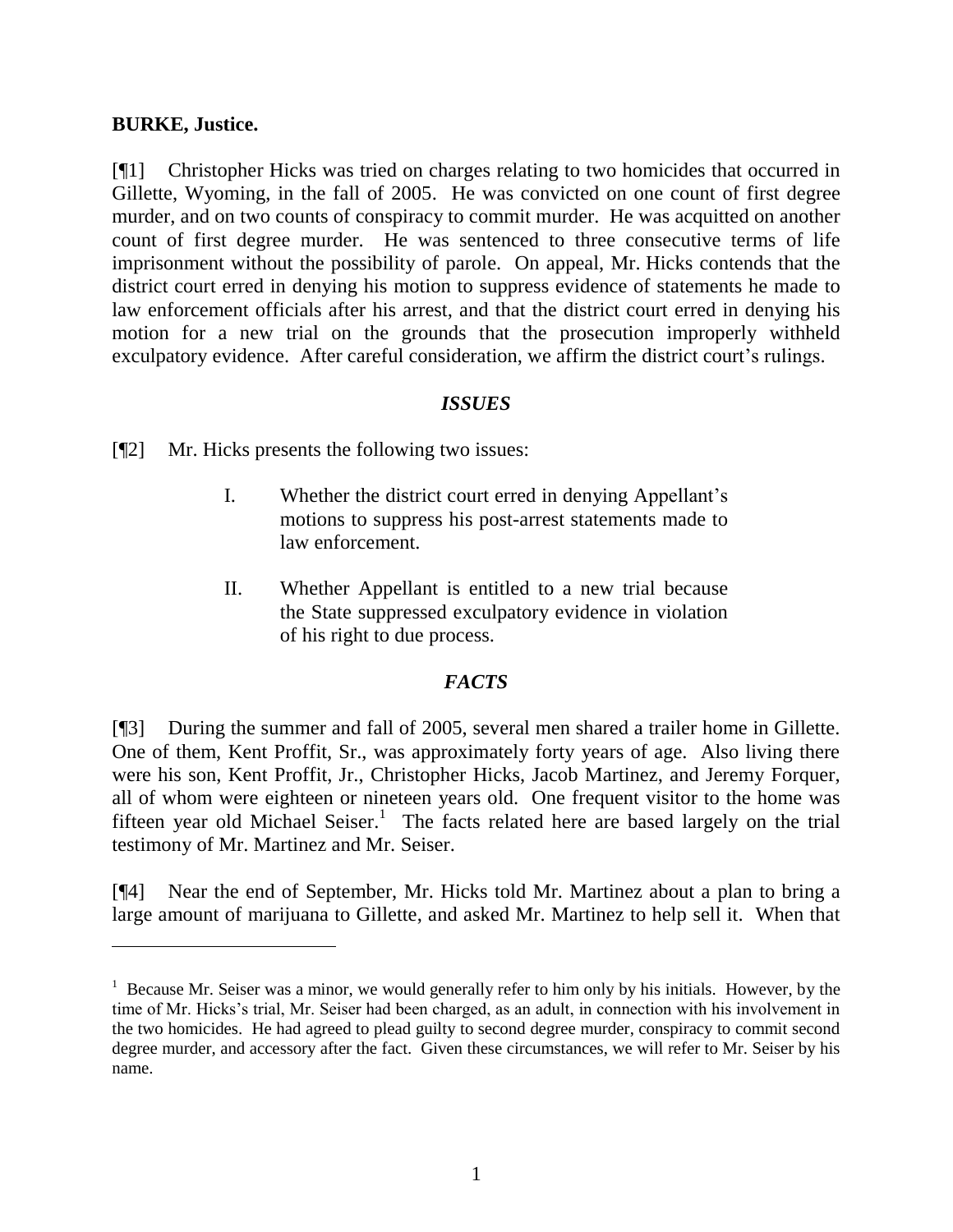plan "went bad," Mr. Hicks told Mr. Martinez that the two of them were being blamed, and that their lives had been threatened, by persons not identified in the record. When Mr. Hicks related these difficulties, Mr. Proffit, Sr., said that he was "connected" and could take care of their problems. After making some telephone calls, he led Mr. Hicks and Mr. Martinez to believe that he had resolved their problems, and he informed Mr. Hicks and Mr. Martinez that they "owed him favors."

[¶5] During this time, Mr. Proffit, Sr., was awaiting trial on charges that he had sexually assaulted his sixteen year old stepson,  $BC<sup>2</sup>$  Mr. Proffit, Sr., often complained about BC and called him insulting names. At least two people overheard him saying that BC should be killed. As one witness testified, Mr. Proffit, Sr., said that BC "would be dead before he went to jail again." Mr. Proffit, Sr., let Mr. Hicks and Mr. Martinez know that one of the favors he expected of them was the killing of BC.

[¶6] In the meantime, Mr. Proffit, Sr., also told Mr. Hicks and Mr. Martinez that Mr. Forquer was "working for the cops." He said that Mr. Forquer could tell law enforcement officials of their discussions about killing BC, and that if they did not get "rid of" Mr. Forquer, he might also inform the authorities about their involvement with illegal drugs. Mr. Proffit, Sr., helped them formulate a plan for killing Mr. Forquer. The plan was that Mr. Proffit, Sr., would ask Mr. Hicks how to perform a certain "chokehold." Mr. Hicks would agree to show him, and they would get Mr. Forquer to volunteer for the demonstration. Rather than simply demonstrating the chokehold, however, Mr. Hicks would continue strangling Mr. Forquer until he was dead.

[¶7] They implemented the plan late one evening in the kitchen of the trailer home. Mr. Proffit, Sr., Mr. Hicks, Mr. Martinez, Mr. Seiser, and Mr. Forquer were all present. As requested by Mr. Proffit, Sr., Mr. Hicks demonstrated the chokehold on Mr. Forquer, then maintained it until Mr. Forquer lost consciousness. Mr. Hicks then indicated that he was getting tired, however, and based on concerns that Mr. Forquer might still be alive, Mr. Proffit, Sr., directed Mr. Martinez to get a rope, which was tightened around Mr. Forquer's neck and left there until they were certain he was dead.

[¶8] Again as directed by Mr. Proffit, Sr., they used diluted bleach to clean the body of Mr. Forquer, and around the kitchen where he had been killed. They lined the trunk of Mr. Hicks's car with plastic bags, and put the body of Mr. Forquer inside. They also put Mr. Forquer's personal belongings into the car. They drove west on the interstate highway, throwing out Mr. Forquer's belongings at various places along the highway. They concealed Mr. Forquer's body under a tree about fifty yards away from the road.

 $2$  We will conform to our usual practice, and refer to this minor by his initials.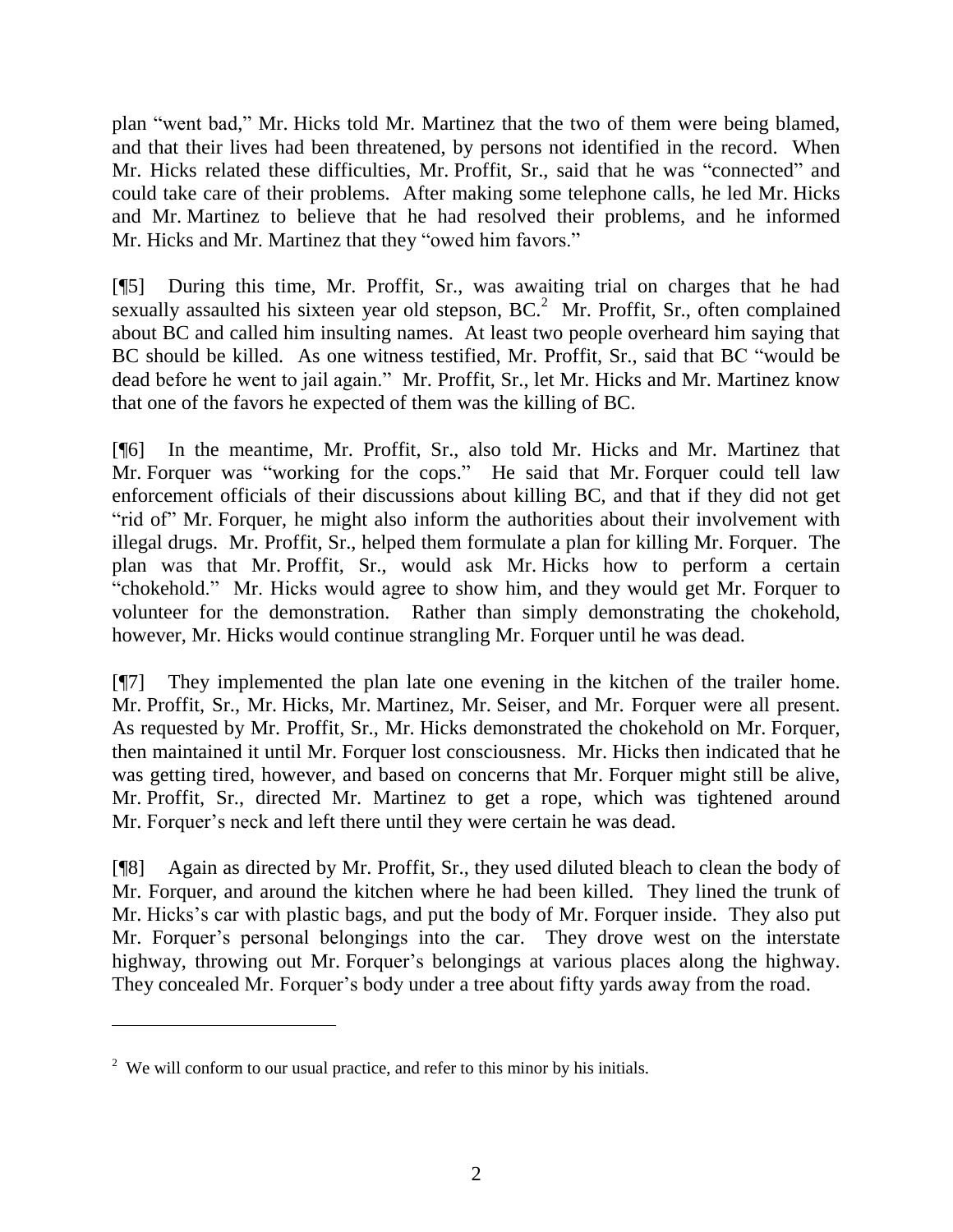[¶9] With Mr. Forquer gone, Mr. Proffit, Sr., again started talking about killing BC. Mr. Proffit, Sr., said he would have Mr. Hicks, Mr. Martinez, and Mr. Seiser all killed if they did not kill BC. Mr. Proffit, Sr., helped them develop a plan for shooting BC, which included efforts to modify the bullet so the gunshot would make less noise. Thanksgiving time, Mr. Proffit, Sr., left to spend time in Sheridan, and ordered that BC must be killed while he was gone so that he would have an alibi.

[¶10] In the early morning hours on the day after Thanksgiving, Mr. Seiser, Mr. Hicks, and Mr. Martinez drove to BC"s home. They drove around the subdivision to make sure no one was around. Mr. Seiser stopped the car and remained inside the vehicle, while Mr. Hicks and Mr. Martinez walked up to the house. Mr. Hicks helped Mr. Martinez open the door, and then Mr. Hicks returned to the car while Mr. Martinez went inside and shot BC. Afterwards, the three men hid the empty bullet casing in the garage of a man they hoped would become a suspect in the murder. They disposed of the gun in a septic tank near Mr. Seiser"s home. The three then returned to where Mr. Hicks and Mr. Martinez lived, smoked marijuana, and went to bed. BC"s mother later discovered his body.

[¶11] At trial, Mr. Hicks was acquitted on the charge of first degree murder of Mr. Forquer. He was convicted of conspiracy to commit first degree murder for the killing of Mr. Forquer, and of both first degree murder and conspiracy for the killing of BC. Additional facts relating to analysis of the issues raised by Mr. Hicks are set forth in the discussion below.

## *DISCUSSION*

## *I. Motions to Suppress*

[¶12] Prior to trial, Mr. Hicks filed motions to suppress statements he had made to law enforcement officials on the two days following his arrest. He asserted that the statements were made involuntarily, and after he had invoked his rights to remain silent and to consult with counsel. The district court held a hearing on the motions to suppress. The district court denied the motions, finding that Mr. Hicks"s statements were made after a knowing, intelligent, and voluntary waiver of his rights. The statements challenged by Mr. Hicks were admitted into evidence at the trial. On appeal, Mr. Hicks challenges the district court"s denial of his motions to suppress.

## *A. Standard of Review*

[¶13] When we review a district court's decision to deny motions to suppress, we defer to the district court's findings of fact unless they are clearly erroneous. The evidence is viewed in a light favorable to the district court's determination, because that court had the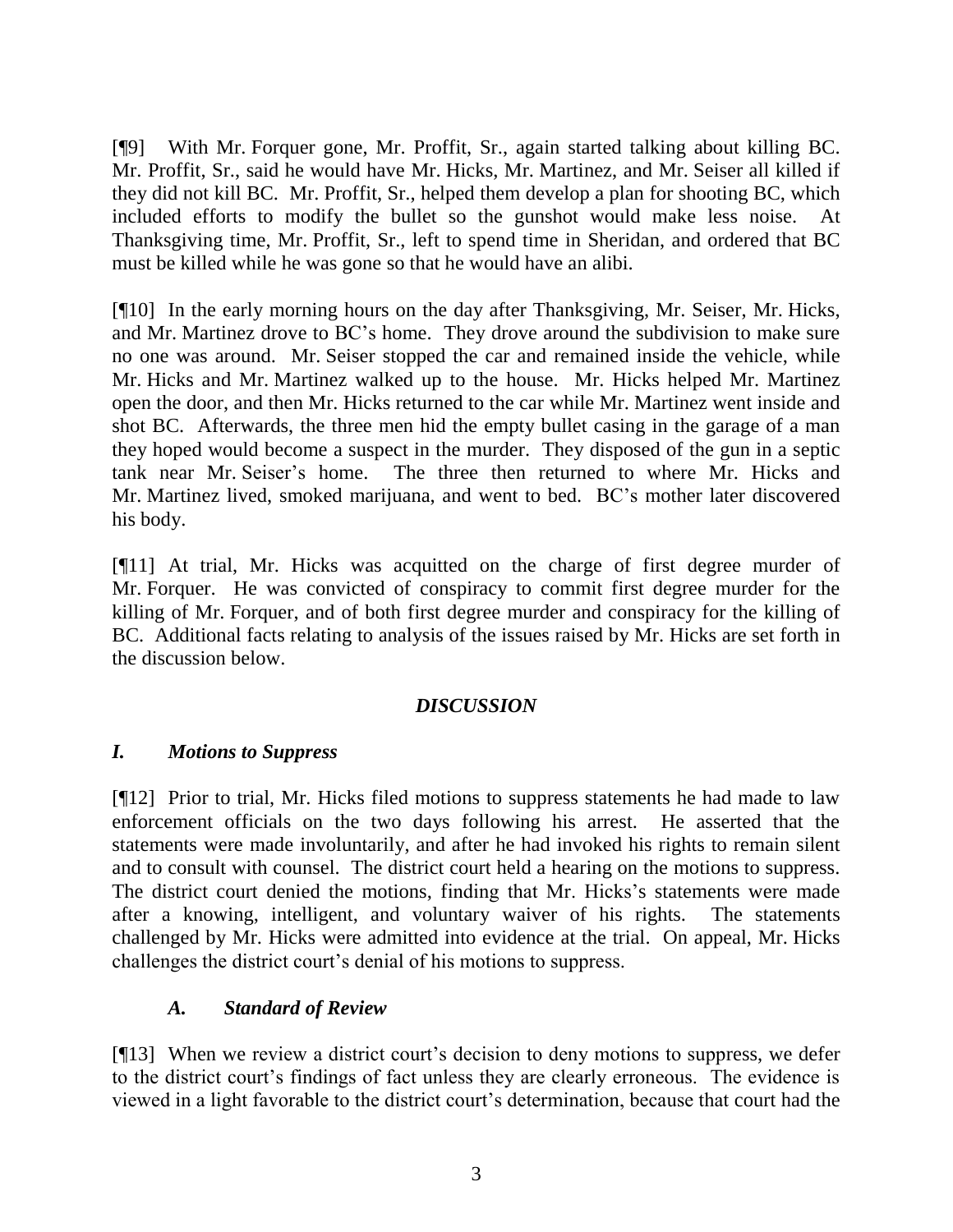opportunity to hear the evidence and assess the credibility of the witnesses. *Monroe v. State*, 2006 WY 5, ¶ 10, 126 P.3d 97, 99 (Wyo. 2006); *Hadden v. State*, 2002 WY 41, ¶ 17, 42 P.3d 495, 499 (Wyo. 2002). Voluntariness "is a legal question; thus, we review the ultimate issue, whether a defendant"s statements were voluntary, de novo." *Pena v. State*, 2004 WY 115, ¶ 7, 98 P.3d 857, 862 (Wyo. 2004) (quoting *Mitchell v. State*, 982 P.2d 717, 721 (Wyo. 1999)).

## *B. Background*

[¶14] For the factual background of this issue, we turn to the record of the district court's hearing on the motions to suppress, and in particular to the testimony of the lead investigator. On December 19, 2005, the investigation of the murder of BC led to the arrest of both Mr. Hicks and Mr. Martinez. The two were arrested at the same time and the same place, so each knew that the other had been arrested. The investigator informed Mr. Hicks that he was charged with the murder of BC, and advised Mr. Hicks of his rights to remain silent and to be represented by an attorney. These are the rights commonly referred to as *Miranda* rights, based on the United States Supreme Court decision in *Miranda v. Arizona*, 384 U.S. 436, 86 S.Ct. 1602, 16 L.Ed.2d 694 (1966). Mr. Hicks invoked his right to remain silent, and was booked into jail without being interrogated.

[¶15] The following morning, however, the investigator was told by staff from the jail that Mr. Hicks wanted to talk with him. The investigator met with Mr. Hicks at about 8:45 a.m., and again advised him of his *Miranda* rights. Mr. Hicks indicated that he was willing to talk because he wanted to "work a deal." He told the investigator that he was not involved in the murder of BC, but he knew who was, naming Mr. Proffit, Sr., and Mr. Martinez. The interview lasted approximately thirty minutes, and at its conclusion, the investigator said he would talk to the prosecuting attorney"s office and "find out what information would be relevant and see what could be done."

[¶16] While the investigator was still meeting with the prosecuting attorney, he learned that Mr. Hicks had asked to talk with him again. Before the investigator could get back to the jail, Mr. Hicks told another law enforcement officer that he knew the location of the gun used to shoot BC, and wanted to tell the investigator where it was. The record indicates that the conversation with the other officer took place at approximately 10:10 a.m. It does not indicate whether Mr. Hicks was again advised of his *Miranda* rights during his brief conversation with the other officer.

[¶17] The lead investigator met with Mr. Hicks again at approximately 11:30 a.m. Once again, the investigator reminded Mr. Hicks of his *Miranda* rights, and once again Mr. Hicks confirmed that he wanted to talk. This time, Mr. Hicks said that he, Mr. Martinez, and Mr. Seiser had disposed of the gun used to shoot BC in a septic tank near Mr. Seiser"s home. They had done so at the direction of Mr. Proffit, Sr., who told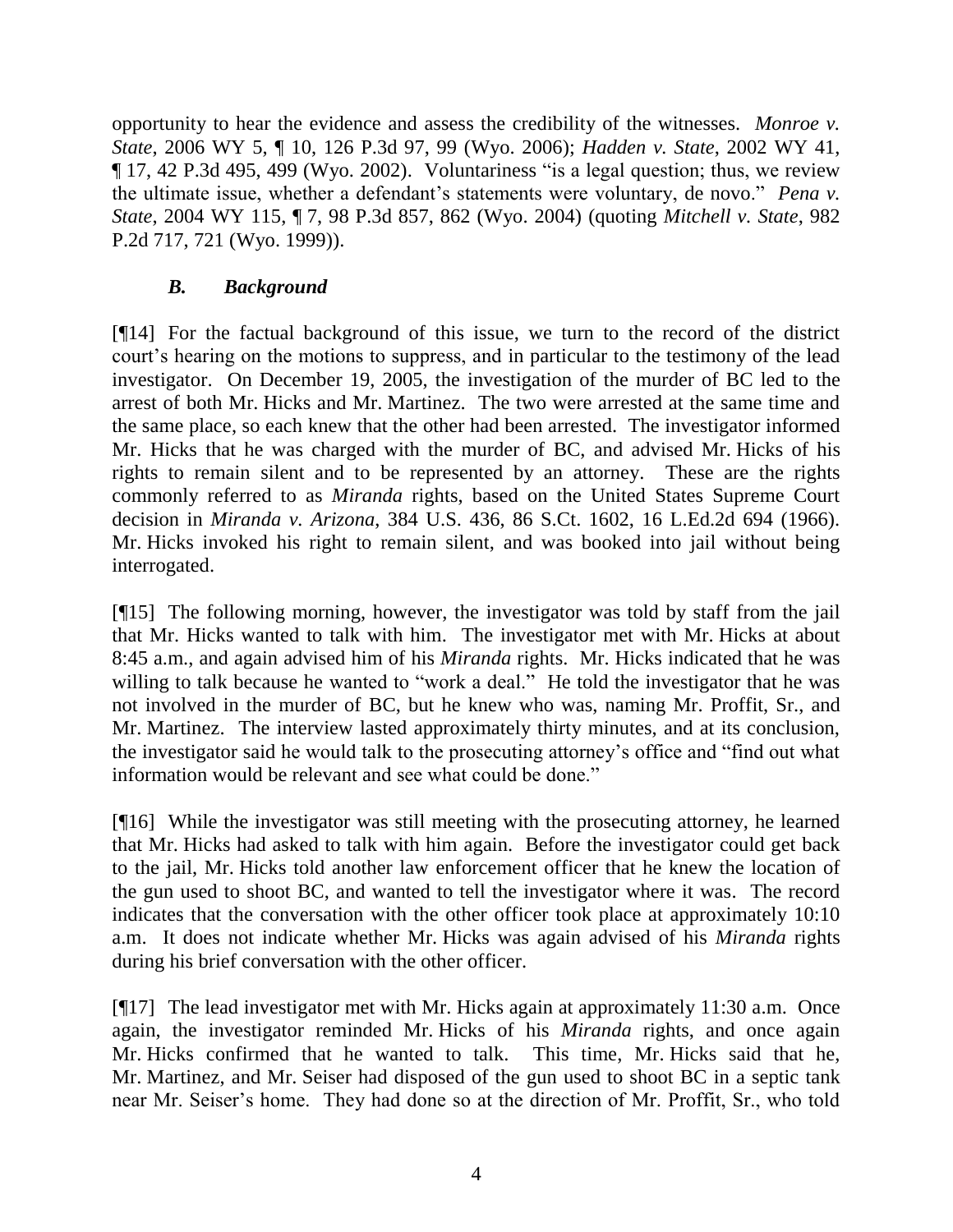them that "if they dropped it into a sewer drain, the firearm would never [be] found." Law enforcement officials soon found the gun at the location Mr. Hicks had indicated.

[¶18] While law enforcement officials were recovering the gun, the investigator was told that Mr. Hicks once again wanted to talk with him. At approximately 1:00 p.m., the investigator met with Mr. Hicks, and again advised him of his *Miranda* rights. Mr. Hicks again indicated that he wanted to talk. This time he said that he and Mr. Martinez had driven to BC"s home on the night he was shot. Mr. Hicks said that he stayed in the vehicle while Mr. Martinez went into the home and shot BC.

[¶19] The next day, Mr. Hicks made his initial appearance before the circuit court judge, and told the court that he would be hiring a private attorney to conduct his defense. Approximately an hour after this initial appearance, however, Mr. Hicks once again asked to talk to the lead investigator. The investigator met with Mr. Hicks again, with no defense counsel present. The investigator reminded Mr. Hicks that he had said he was hiring counsel, and told him, "you are hiring an attorney, talk to your attorney, if you've got anything else your attorney can talk to me." Mr. Hicks said that he still wanted to talk to the investigator. Even so, the investigator again reminded Mr. Hicks of his *Miranda* rights. This time, Mr. Hicks recanted his previous statements about the night BC was shot, saying that he had loaned his car to Mr. Martinez that night, but that he had not accompanied him to BC's home. This was apparently the investigator's last interview with Mr. Hicks.

## *C. Analysis*

[¶20] Under Article 1, §§ 6 and 11 of the Wyoming Constitution, as under the Fifth and Fourteenth Amendments to the United States Constitution, "A defendant is deprived of the right to due process of law if an involuntary statement is admitted at his trial." *Goulart v. State*, 2003 WY 108, ¶ 6, 76 P.3d 1230, 1233 (Wyo. 2003); *see also State v. Evans*, 944 P.2d 1120, 1124 (Wyo. 1997). "[T]he State has the burden of proving by a preponderance of the evidence, under the totality of the circumstances, that a confession, admission, or statement was given voluntarily." *Id*. at 1125.

[¶21] Mr. Hicks accurately points out that he did not sign any written acknowledgements or waivers of his *Miranda* rights. None of his statements to the investigator were recorded, although video and audio recording equipment was available at the time. After preparing written reports, the investigator destroyed any notes he had made during the meetings with Mr. Hicks. Thus, the State presented no documentary evidence that Mr. Hicks"s statements were voluntary. Mr. Hicks asserts that the investigator's testimony, without documentary support, was insufficient to sustain the State's burden of proving by a preponderance of the evidence that the statements were voluntary.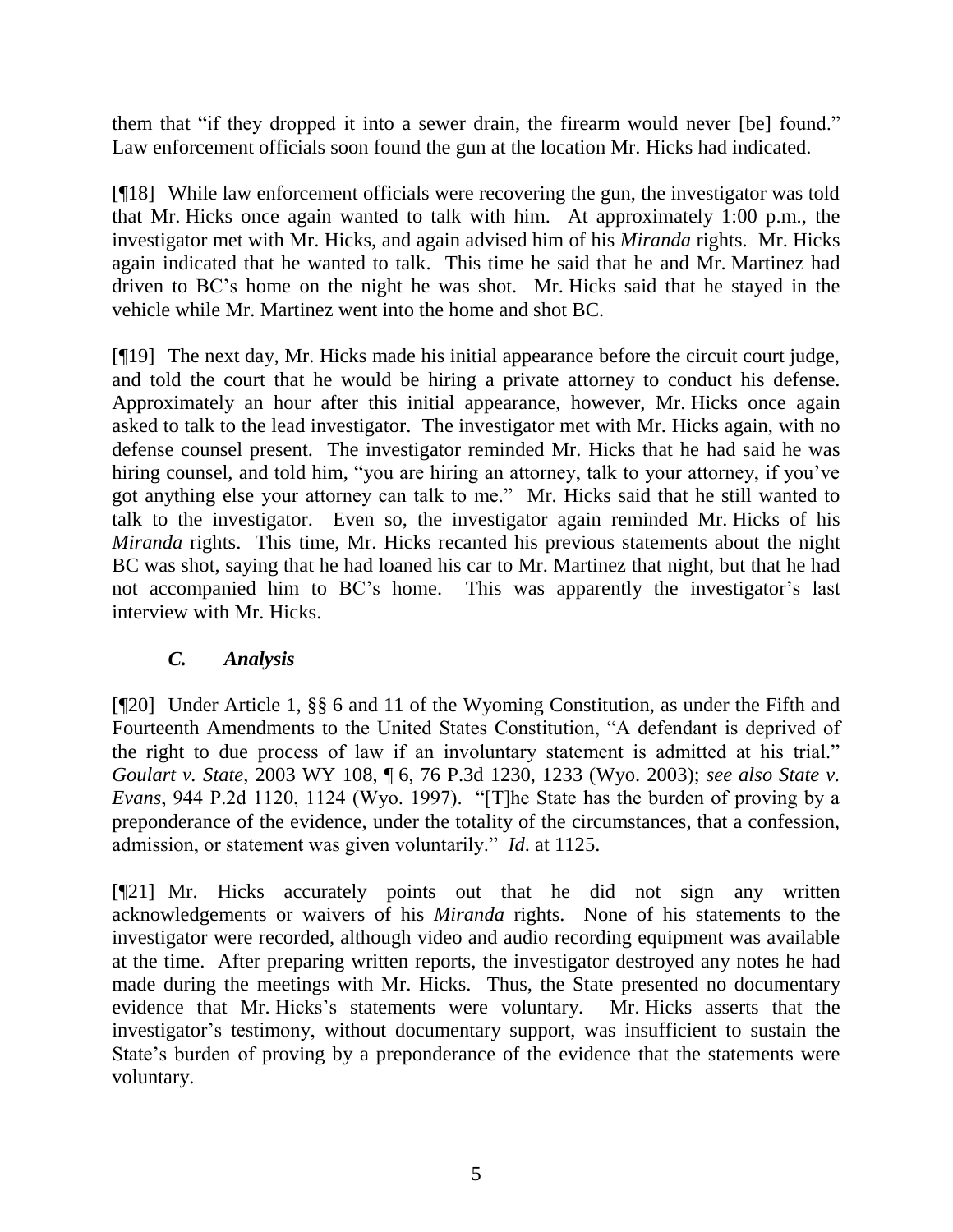[¶22] It may well be that a written waiver of *Miranda* rights "constitutes "better" evidence" than oral testimony alone. *Goulart*, ¶ 8 n.3, 76 P.3d at 1233 n.3. However, Mr. Hicks has cited no cases, and we have found none, holding that the State is required to present written evidence to prove that a defendant"s statements to law enforcement officials were voluntary. We have indicated, to the contrary, that the State may satisfy its burden with "recording *or witness* evidence," (emphasis added) and there is "no requirement that interviews and interrogations must be electronically recorded." *Evans*, 944 P.2d at 1128. In Mr. Hicks"s case, the investigator provided clear and unequivocal testimony, which was thoroughly tested through cross examination. This testimony, if believed by the district court, was sufficient evidence for the State to meet its burden of proving that Mr. Hicks"s statements were voluntary.

[¶23] The district court did believe the testimony, and found that Mr. Hicks had been advised of his *Miranda* rights at least three of the four times he talked to law enforcement officials on the first day after his arrest. The record of the investigator's testimony supports this finding, and we cannot conclude that it is clearly erroneous. The district court correctly concluded, in addition, that "satisfying *Miranda* does not resolve the question of voluntariness," *Evans*, 944 P.2d at 1125, because the State must further prove that the statements were voluntary, that is, that they resulted from "free and deliberate choice rather than intimidation, coercion, or deception." *Pena*, ¶ 7, 98 P.3d at 862. On this question, the district court found that Mr. Hicks had initiated each of the conversations, and that there was a complete absence of "evidence of threats or promises from any source surrounding the interrogation." Again, these factual findings are supported by the record and are not clearly erroneous. Based on these facts, we agree with the district court's legal conclusion that the statements were "in all respects voluntary."

[¶24] Mr. Hicks"s statements to the investigator on the second day after his arrest are subject to additional analysis, because they were made after he invoked his right to counsel. We have recognized that when a defendant asserts his right to counsel, "any subsequent waiver of the right to counsel during police-initiated interrogation is invalid." *Houghton v. State*, 6 P.3d 643, 648 (Wyo. 2000). This rule does not apply, however, when "the accused himself initiates further communication." *Id*. The burden is on the State to prove that the defendant initiated the contact, and that the waiver of his right to counsel was knowing and voluntary. *Id*.; *Wells v. State*, 846 P.2d 589, 593-94 (Wyo. 1992).

[¶25] The investigator"s testimony is clear that Mr. Hicks asked to see him soon after the initial appearance in the circuit court. The investigator again advised Mr. Hicks of his *Miranda* rights. The investigator reminded Mr. Hicks that he had asked for an attorney, and actually discouraged Mr. Hicks from talking to him again. Nevertheless, Mr. Hicks said that he still wanted to talk to the investigator. This evidence fully supports the district court's findings that these communications were initiated by Mr. Hicks, and while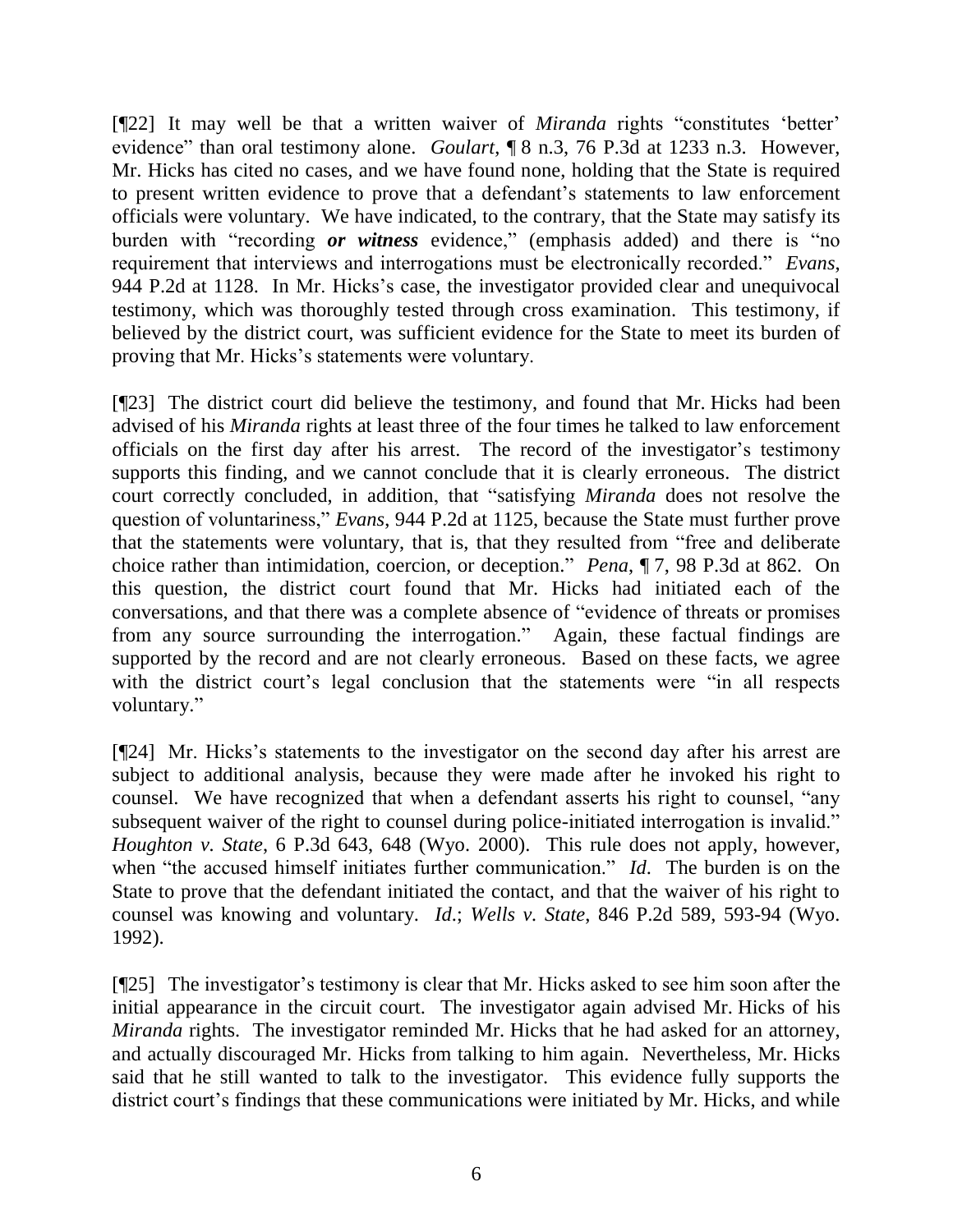he had previously invoked his right to counsel, he knowingly and voluntarily waived that right. The district court's findings of fact are not clearly erroneous, and its conclusions of law are correct. We affirm its denial of Mr. Hicks"s motions to suppress evidence of his statements to the investigator.

# *II. Suppression of Exculpatory Evidence*

[¶26] Mr. Hicks contends that the prosecution improperly suppressed evidence that would have been favorable to his defense. After trial, but before sentencing, Mr. Hicks moved the district court for a new trial on that basis. The district court denied the motion. On appeal, Mr. Hicks challenges the district court's decision.

# *A. Background*

[¶27] On the first day of trial, Mr. Martinez testified that, approximately two weeks before Mr. Forquer was killed, there was a discussion among Mr. Proffit, Sr., Mr. Proffit, Jr., Mr. Hicks, and Mr. Martinez about digging a grave for Mr. Forquer"s body. Mr. Martinez testified that he, Mr. Hicks, and Mr. Proffit, Jr., had dug the grave somewhere west of Gillette. At the direction of Mr. Proffit, Sr., however, Mr. Forquer's body was not left in the grave they had dug.

[¶28] Mr. Proffit, Jr., was not a witness in Mr. Hicks"s trial. The prosecution had issued him a subpoena, however, and on the fourth day of the trial, they interviewed him for the purpose of determining whether to call him as a witness. During that interview, Mr. Proffit, Jr., confirmed that he, Mr. Martinez, and Mr. Hicks had dug a hole somewhere west of Gillette. However, he said that it was not intended as a grave for Mr. Forquer, but as a hunting blind. The hole, according to Mr. Proffit, Jr., was not big enough to be used as a grave. The prosecution did not call Mr. Proffit, Jr., as a witness, and it did not disclose his statements to Mr. Hicks's defense counsel.

[¶29] After Mr. Hicks was convicted, but before he was sentenced, his defense counsel learned about Mr. Proffit's statements. Mr. Hicks moved for a new trial, asserting that this information had been improperly suppressed, and that pursuant to *Brady v. Maryland*, 373 U.S. 83, 83 S.Ct. 1194, 10 L.Ed.2d 215 (1963), he was entitled to a new trial. After a hearing in which Mr. Proffit, Jr., was a witness, the district court denied the motion for a new trial.

# *B. Standard of Review*

[¶30] We generally review a district court's denial of a motion for a new trial for abuse of discretion. *Chauncey v. State*, 2006 WY 18, ¶ 13, 127 P.3d 18, 21 (Wyo. 2006). However, an improper suppression of exculpatory evidence violates a defendant's constitutional rights, and constitutional issues are usually subject to *de novo* review.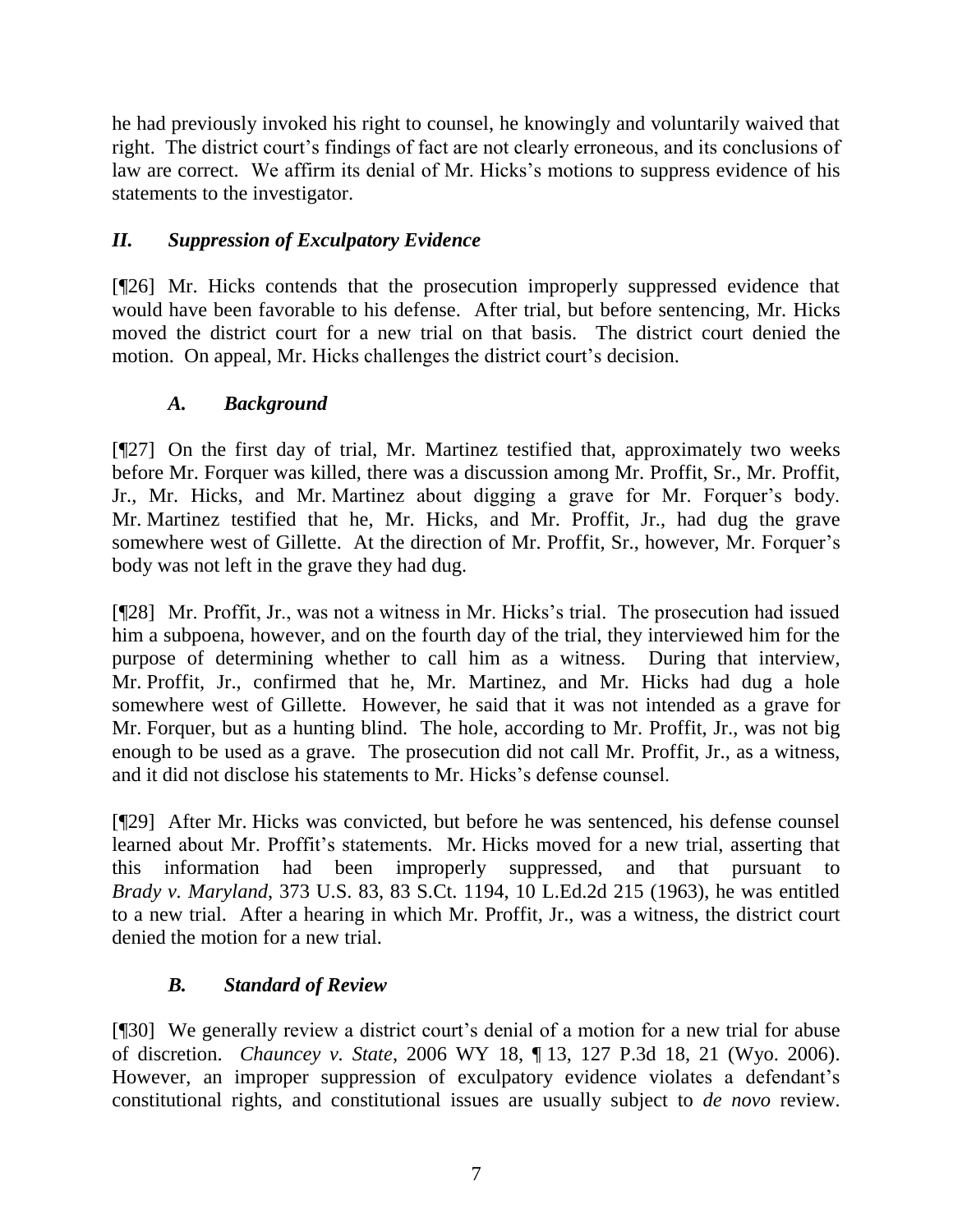*Wilkening v. State*, 2007 WY 187, ¶ 6, 172 P.3d 385, 386 (Wyo. 2007). Accordingly, we will review *de novo* the district court's decision to deny Mr. Hicks's motion for a new trial on the grounds that the State improperly suppressed exculpatory evidence.

# *C. Analysis*

[¶31] It is a violation of due process for the prosecution to suppress evidence that is favorable to a defendant, and material to the defendant's guilt or punishment. *Wilkening*, ¶ 7, 172 P.3d at 386-87; *Brady*, 373 U.S. at 87, 83 S.Ct. at 1196-97. Accordingly, to establish a *Brady* violation, Mr. Hicks has the burden of demonstrating that the evidence was favorable, that it was suppressed, and that it was material. *Wilkening*, ¶ 7, 172 P.3d at 387.

[¶32] The district court ruled that the evidence was favorable to Mr. Hicks, because it could have been used to impeach Mr. Martinez, one of the main witnesses against Mr. Hicks. The State does not contest this ruling. It is well established that impeachment evidence may be favorable evidence for purposes of a *Brady* analysis. *See*, *e*.*g*., *Davis v. State*, 2002 WY 88, ¶ 14, 47 P.3d 981, 985 (Wyo. 2002); *United States v. Bagley*, 473 U.S. 667, 676, 105 S.Ct. 3375, 3380, 87 L.Ed.2d 481 (1985). The district court ruled correctly on this question.

[¶33] The district court wrote that it was "not entirely convinced" that the evidence had been suppressed. It noted, on the one hand, that "[e]vidence is not "suppressed" if the defendant either knew or should have known of the essential facts permitting him to take advantage of any exculpatory evidence." *Chauncey*, ¶ 25, 127 P.3d at 24 (quoting *United States v. LeRoy*, 687 F.2d 610, 618 (2d Cir. 1982)). Mr. Hicks was present when the hole was dug, and if it had been meant for a hunting blind, he knew or should have known that fact. Mr. Hicks had "enjoyed unfettered access" to Mr. Proffit, Jr., and his counsel could have asked Mr. Proffit, Jr., about his version of why the hole was dug. On the other hand, the district court noted this statement from *Chauncey*, ¶ 27, 127 P.3d at 25:

> The State has presented us with no authority to suggest that the content of a witness" interview with law enforcement officers is equally available to a defendant when the defendant is acquainted with that witness. Absent such an argument, this interview appears to be suppressed under *Brady*.

To resolve this uncertainty, the district court in effect gave Mr. Hicks the benefit of the doubt, and assumed that the State had suppressed the statements. For purposes of this opinion, we will employ the same assumption.

[¶34] The district court concluded, however, that the evidence was not material. The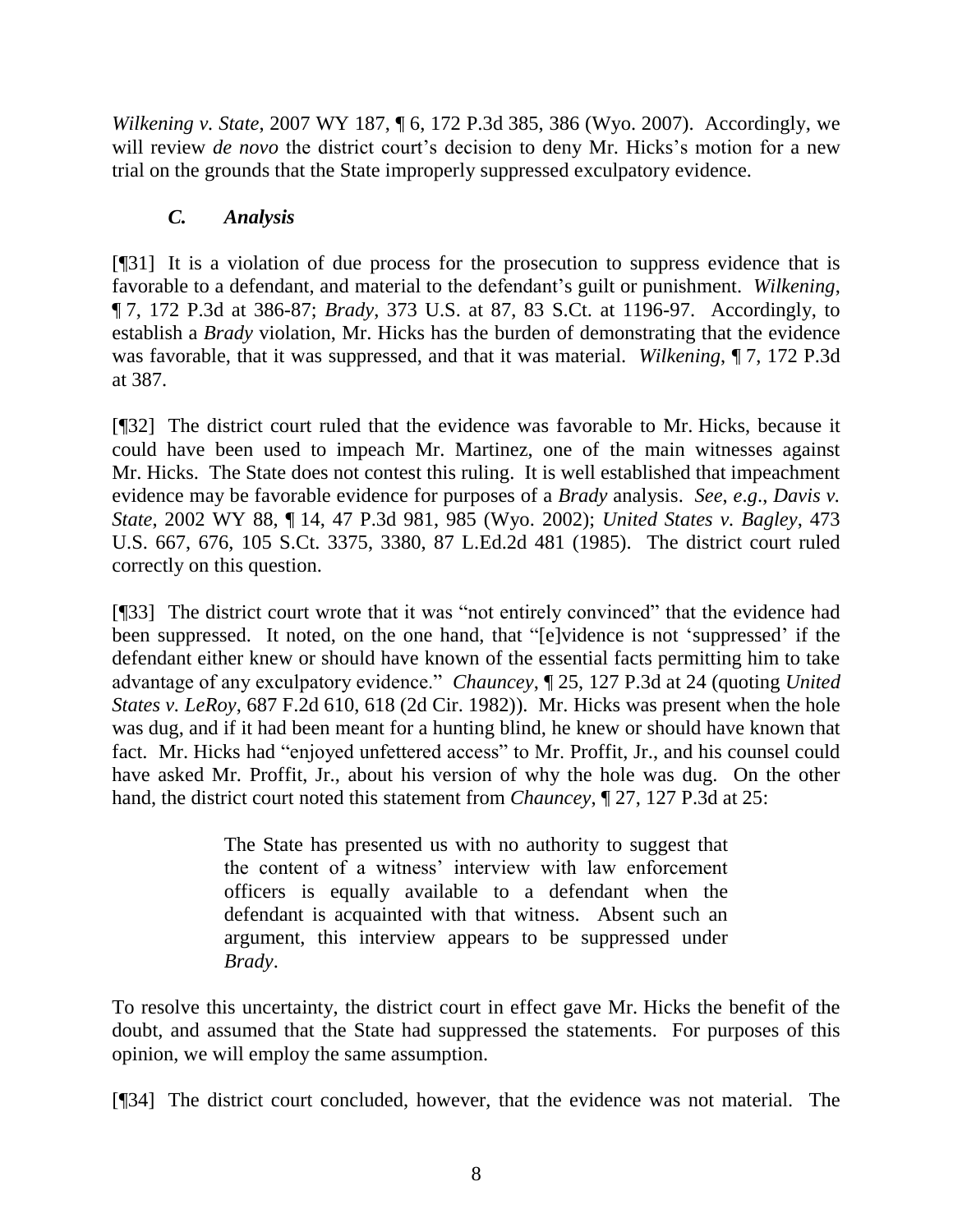district court provided a thorough and thoughtful explanation for its conclusion, and we quote at length from the written order denying the motion for a new trial:

> [T]he Defendant vigorously assaulted Martinez" credibility on two independent grounds: 1) he plea-bargained his way out of a possible death sentence in return for his testimony and 2) he admitted to having previously perjured himself . . . in related proceedings. In this context, Proffit, Jr."s rebuttal to Martinez" account of the reason for digging the hole/grave is of relatively light account. Furthermore, given the evidence in the record as to Proffit, Jr."s own alleged involvement in both murders, it is as likely as not the jury would have entirely disregarded his account of the hole/grave digging as self-serving.

> Finally, the court weighs in the balance other evidence adduced at trial indicating the Defendant's guilt on the three (3) counts of which he was convicted, including the testimony of Michael Seiser . . . who was eyewitness to the Forquer murder and participated in the planning and execution of [BC's] murder. Seiser's account of the killings mirrored that of Martinez insofar as implicating the Defendant. Also included in the damning evidence against the Defendant were his own statements to law enforcement, his statement of admission to his girlfriend, . . . and his writing to a fellow inmate at the Campbell County Detention Center in which he sought to develop an alibi for himself with respect to both murders.

> Reviewing the record as a whole, the court concludes there is not a reasonable probability the result of the proceeding (guilty verdicts on three of four counts; life without parole as punishment on the two capital counts) would have been different had Proffit, Jr.'s statement been disclosed to the Defendant in a timely manner. Nor did its non-disclosure to the Defendant undermine confidence in the outcome of the trial in either the guilt or penalty phases.

[¶35] In a *Brady* analysis, evidence is material "only when a reasonable probability exists that the result of the proceeding would have been different had the evidence been disclosed." *Thomas v. State*, 2006 WY 34, ¶ 15, 131 P.3d 348, 353 (Wyo. 2006). There is a reasonable probability of a different result "when the suppression of evidence undermines confidence in the outcome of the trial." *Id*. The district court's order